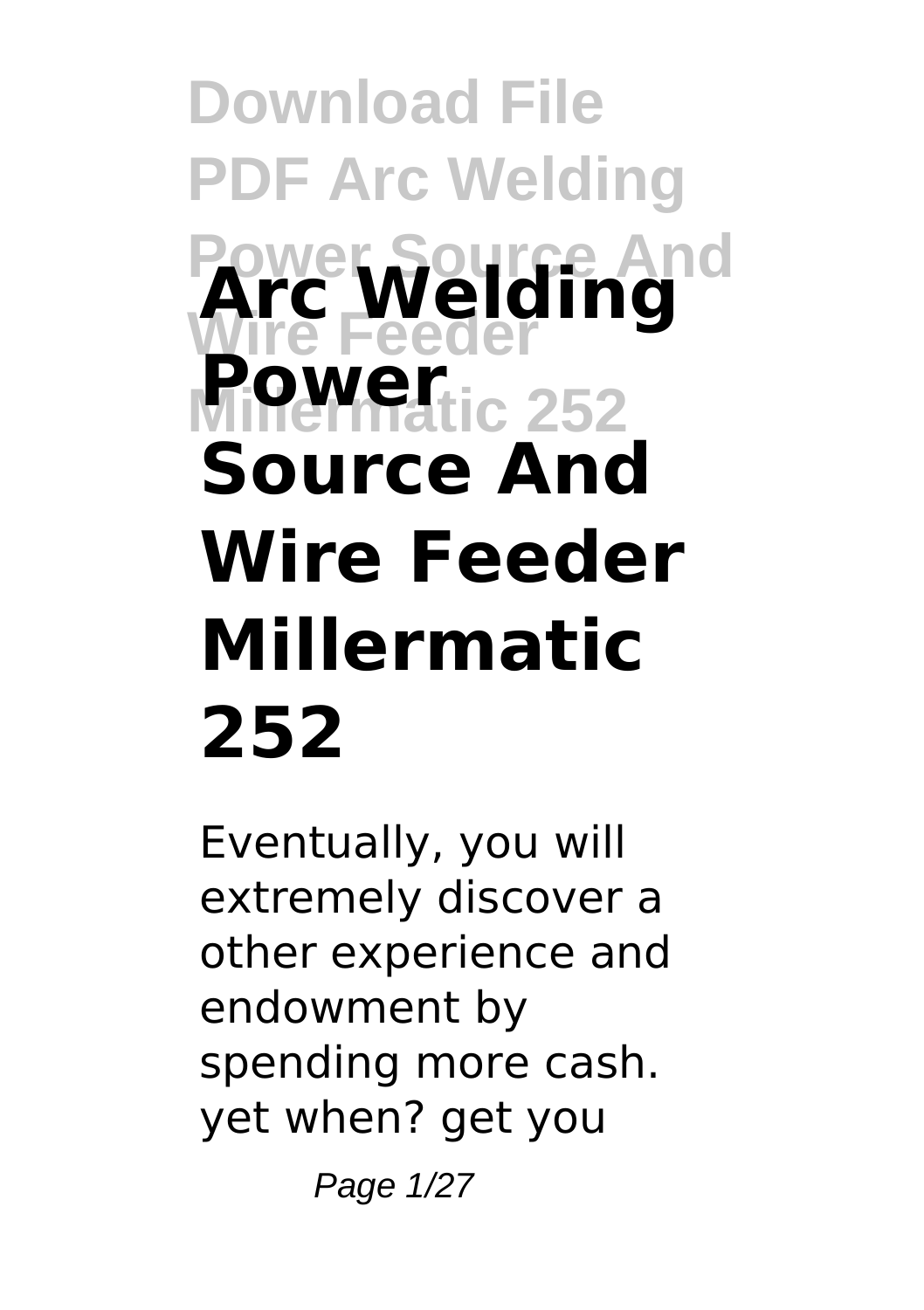**Download File PDF Arc Welding Undertake that you<sup>And</sup>** require to get those every needs<br>subsequent to having every needs significantly cash? Why don't you try to acquire something basic in the beginning? That's something that will lead you to comprehend even more on the subject of the globe, experience, some places, in the manner of history, amusement, and a lot  $more<sub>Page 2/27</sub>$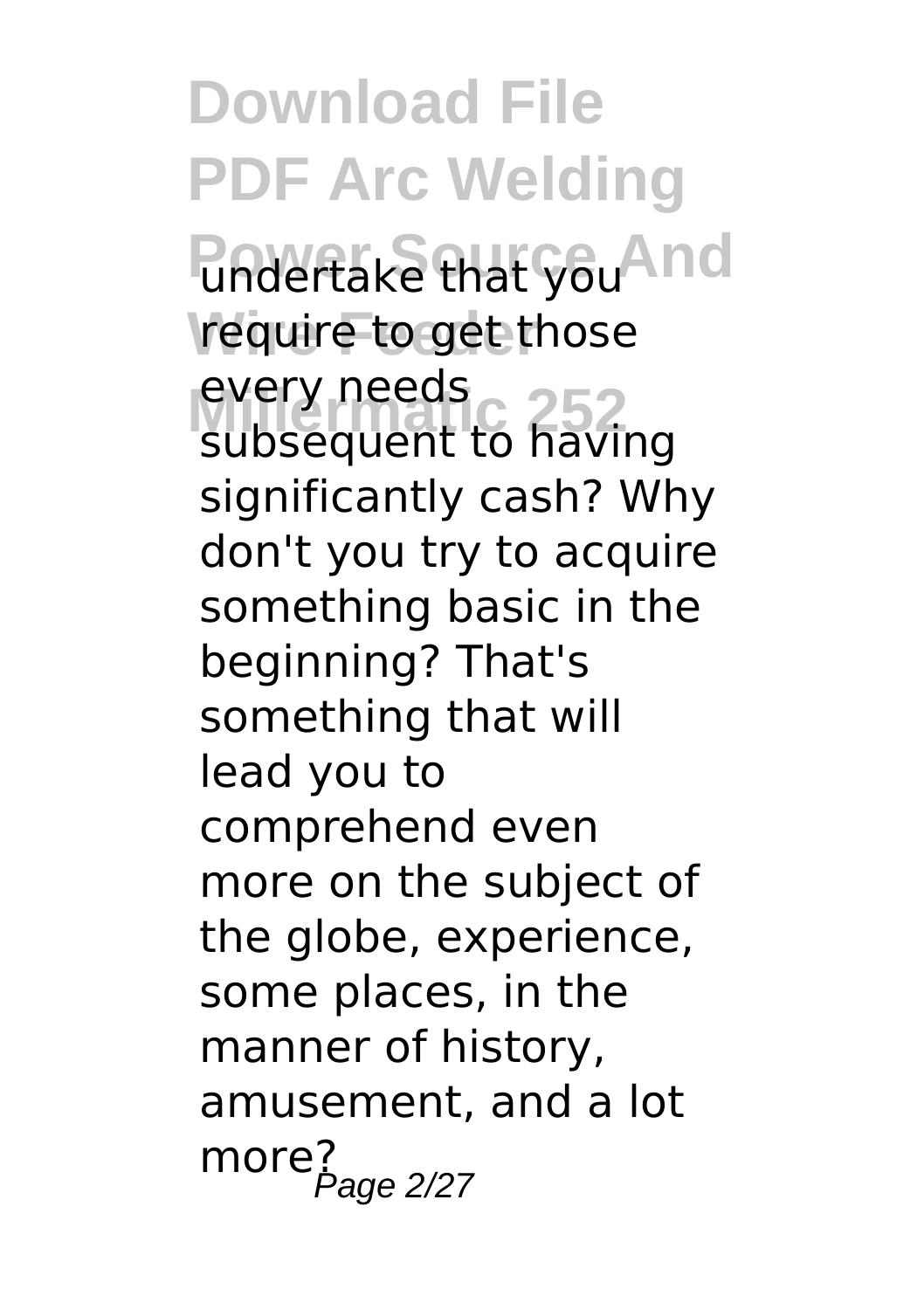## **Download File PDF Arc Welding Power Source And**

It is your no question own times to put-on<br>reviewing habit. among own times to put-on guides you could enjoy now is **arc welding power source and wire feeder millermatic 252** below.

Once you find something you're interested in, click on the book title and you'll be taken to that book's specific page. You can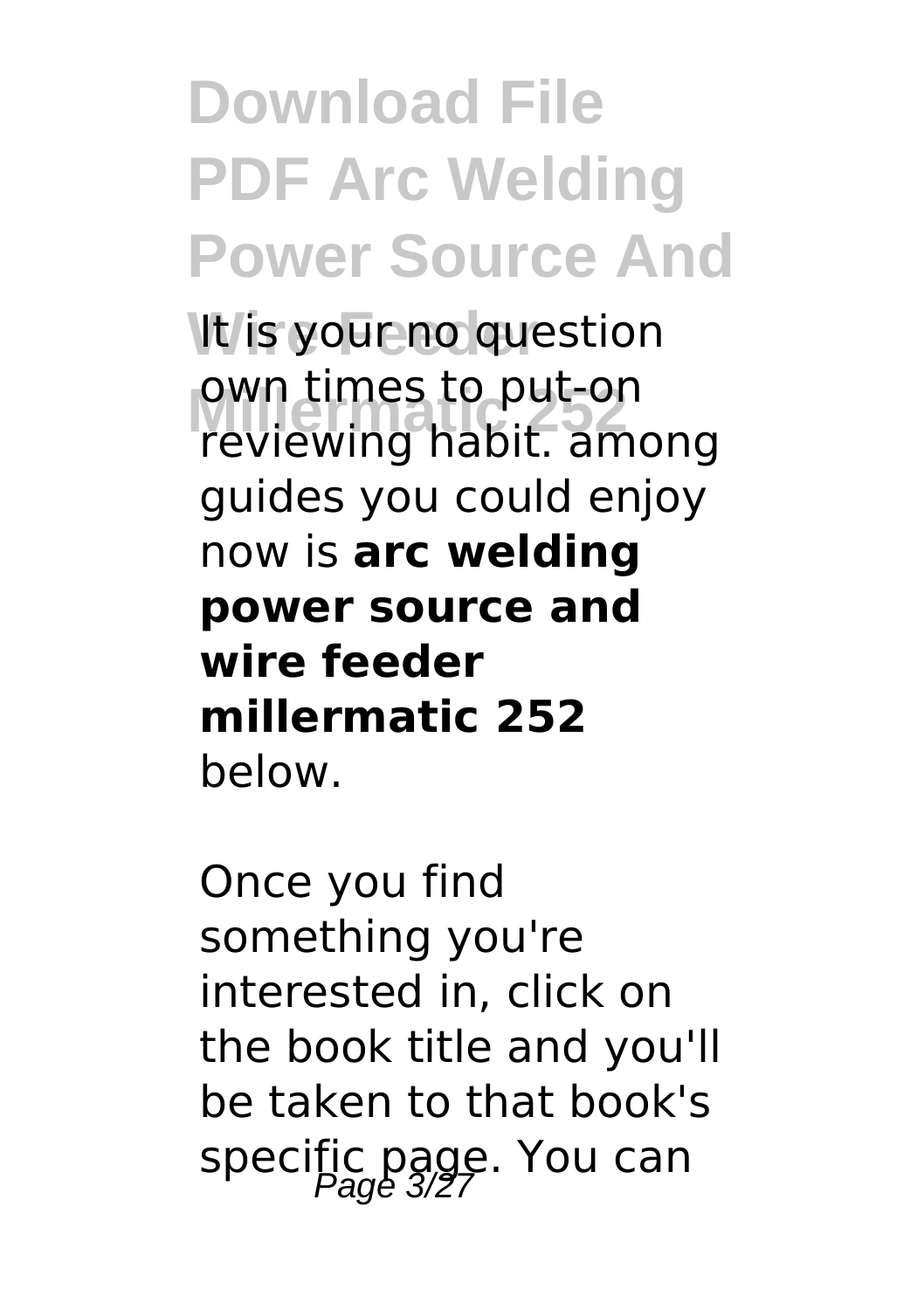**Download File PDF Arc Welding Phoose to read ce And** chapters within your **Millermatic 252** print pages out for browser (easiest) or later.

#### **Arc Welding Power Source And**

Power-Sources or supplies generate and maintain the electric arc.. Arc welding processes use specific equipment and consumables.. The arc provides the localized heat needed to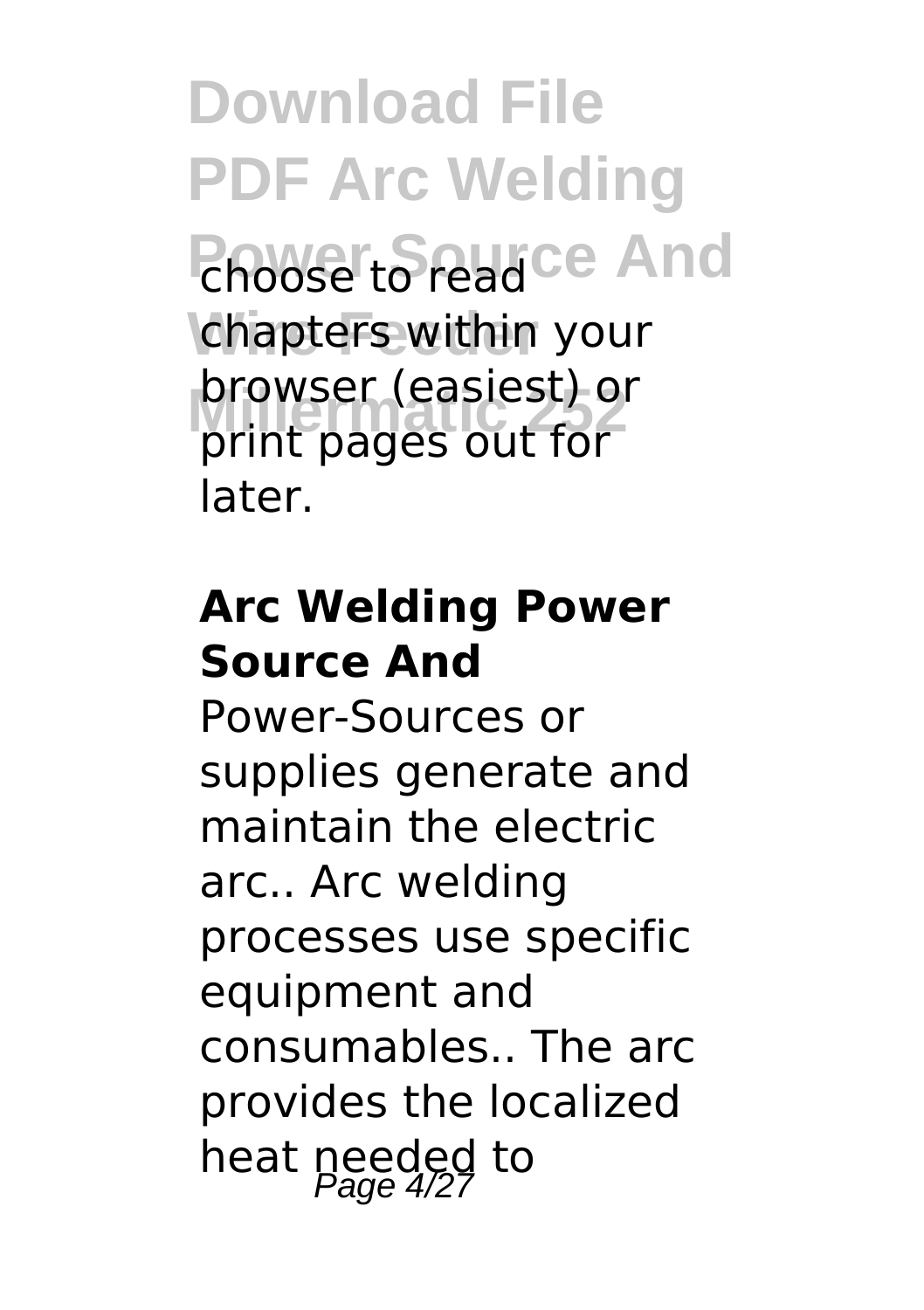**Download File PDF Arc Welding** perform progressive nd welding.. Power-Sources obtain their<br>input from the power Sources obtain their grid, and output their energy in usable and controlled form.. Power Sources for Arc Welding transform the power from the grid to controlled ...

### **Power-Sources for Arc Welding, types and characteristics**

The initial stage of the selection process is to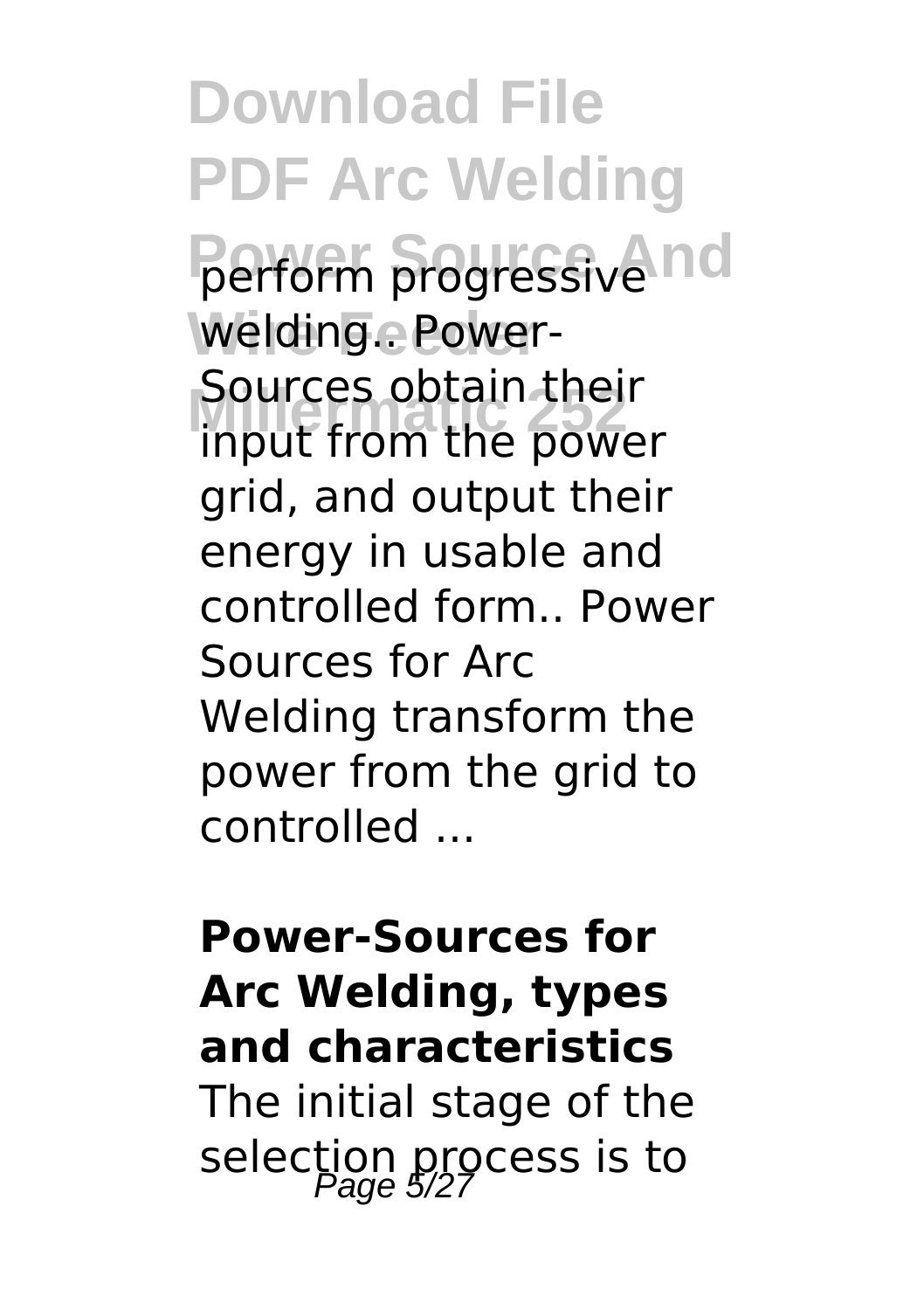**Download File PDF Arc Welding Powered** the arc welding process requirements. There should be a process for designing the arc welding power source. An arc welding power source usually designed to convert high voltage to low voltage and low amperage current to high (about 50 to100 volts) and heavy current that can be above 500 ...

## **POWER SOURCE IN**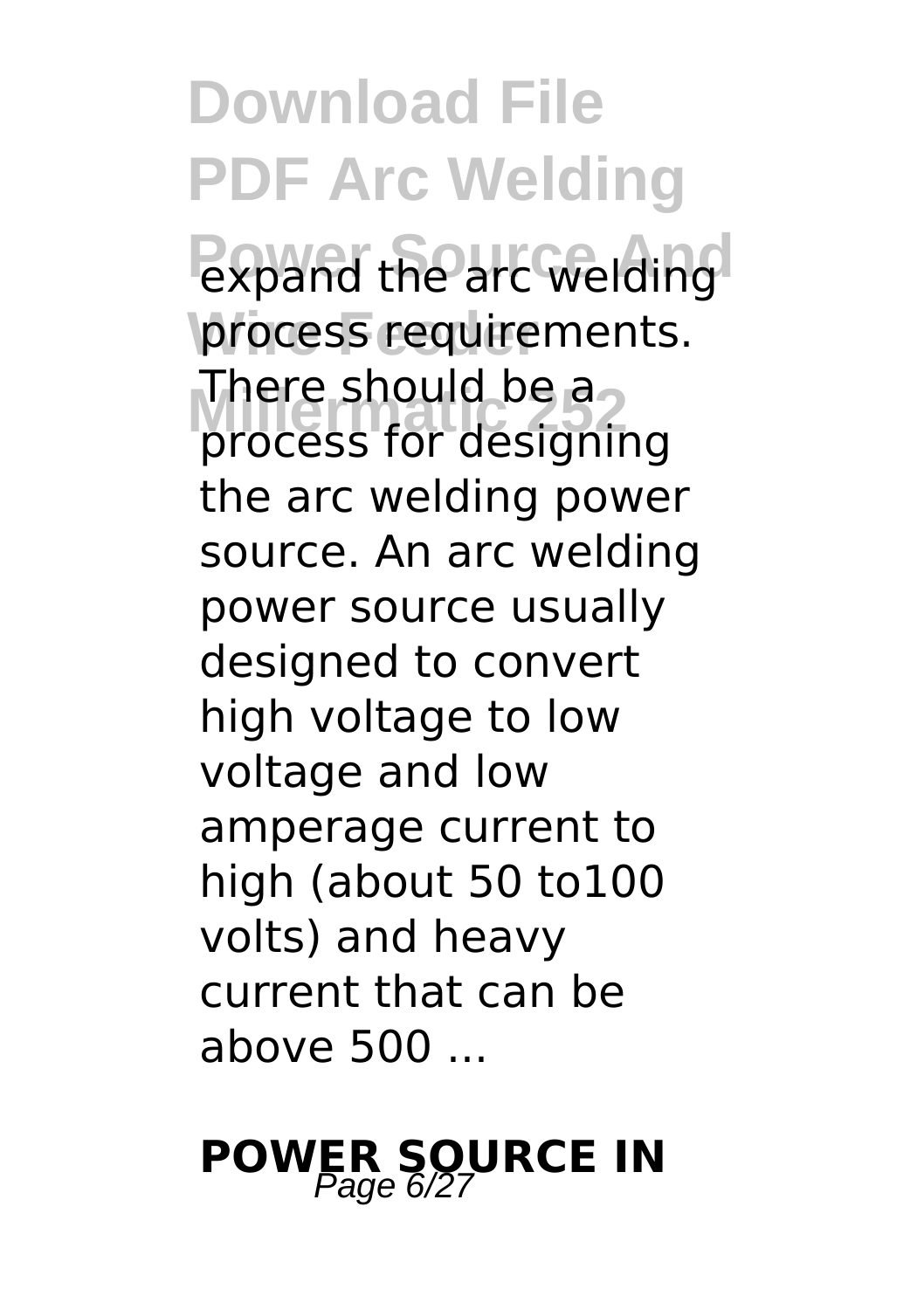**Download File PDF Arc Welding ARC WELDING - Weld** WorldFeeder Arc welding is a<br>welding process that is Arc welding is  $a_{\text{max}}$ used to join metal to metal by using electricity to create enough heat to melt metal, and the melted metals when cool result in a binding of the metals. It is a type of welding that uses a welding power supply to create an electric arc between a metal stick ("electrode") and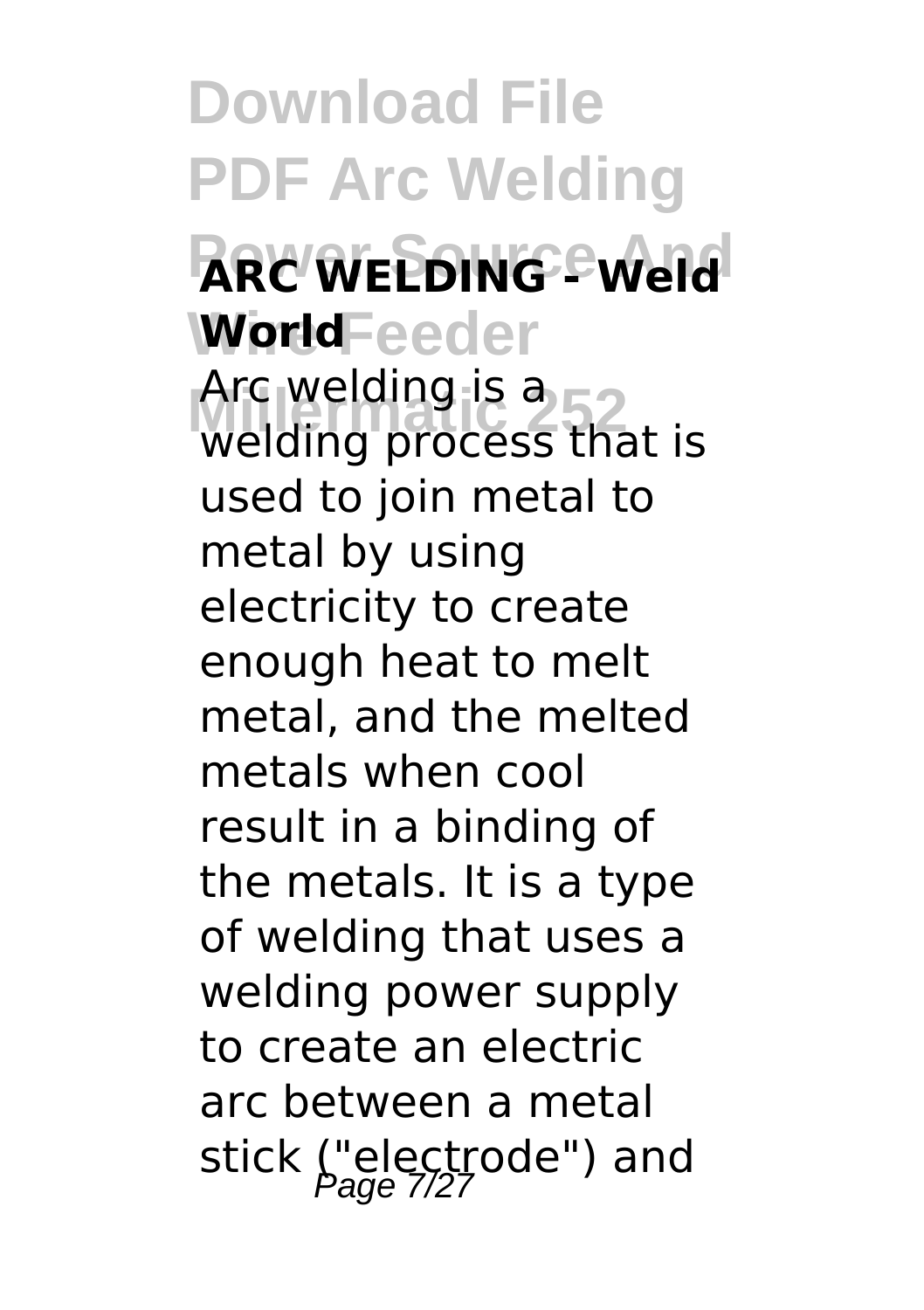**Download File PDF Arc Welding** the base material to nd melt the metals at the point of contact.

#### **Arc welding - Wikipedia**

Arc Welding Power Sources. A welding power source must deliver controllable current at a voltage according to the requirements of the welding process. Normally, the power required is from 10 to 35 V and from 5 to 500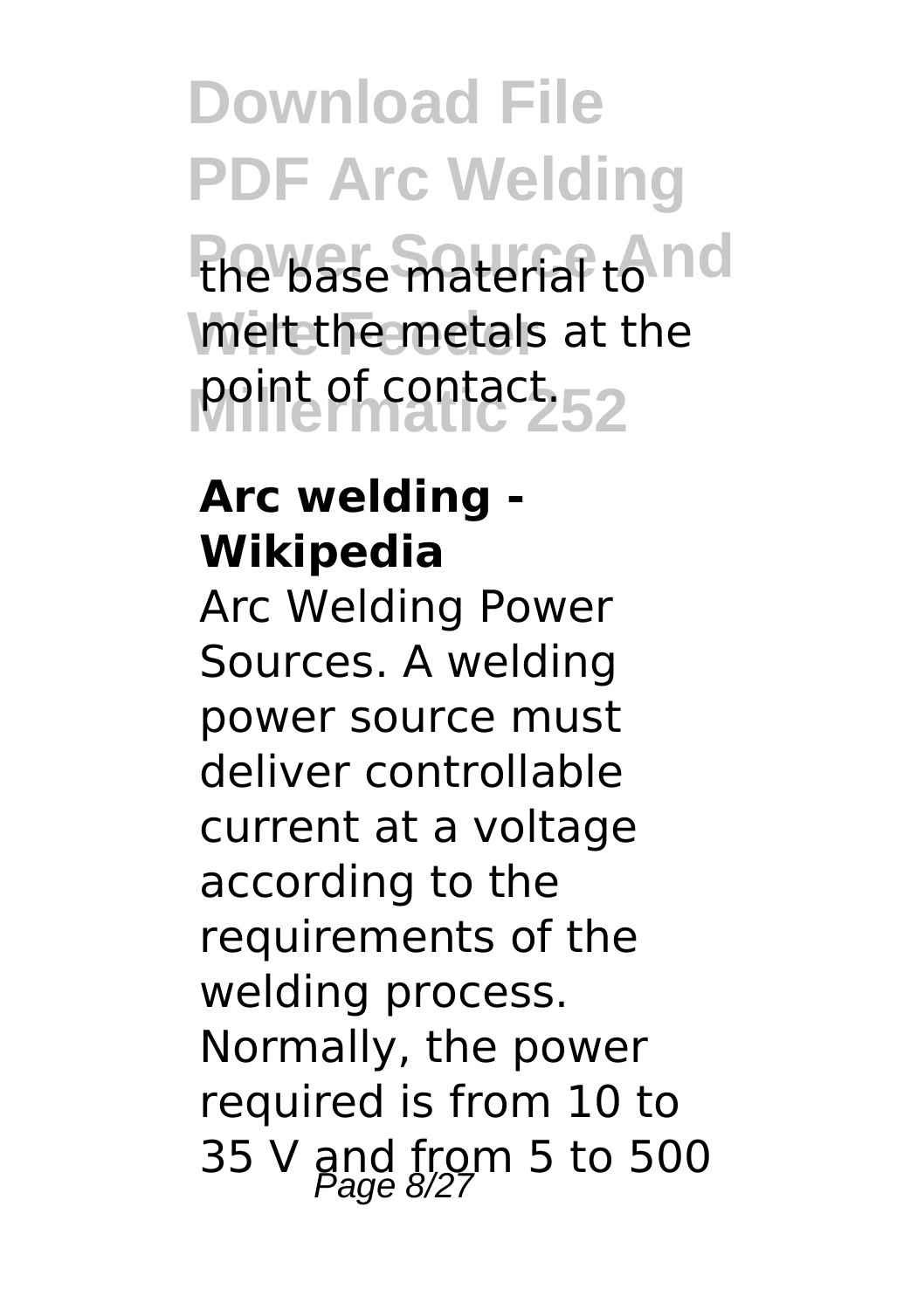**Download File PDF Arc Welding A.** The various welding processes and procedures have<sub>52</sub> specific arc characteristics that demand specific outputs of the welding ...

**Arc Welding Power Sources - robotwelding.com** The primary functions of the power source are to produce sufficient heat to melt the joint and to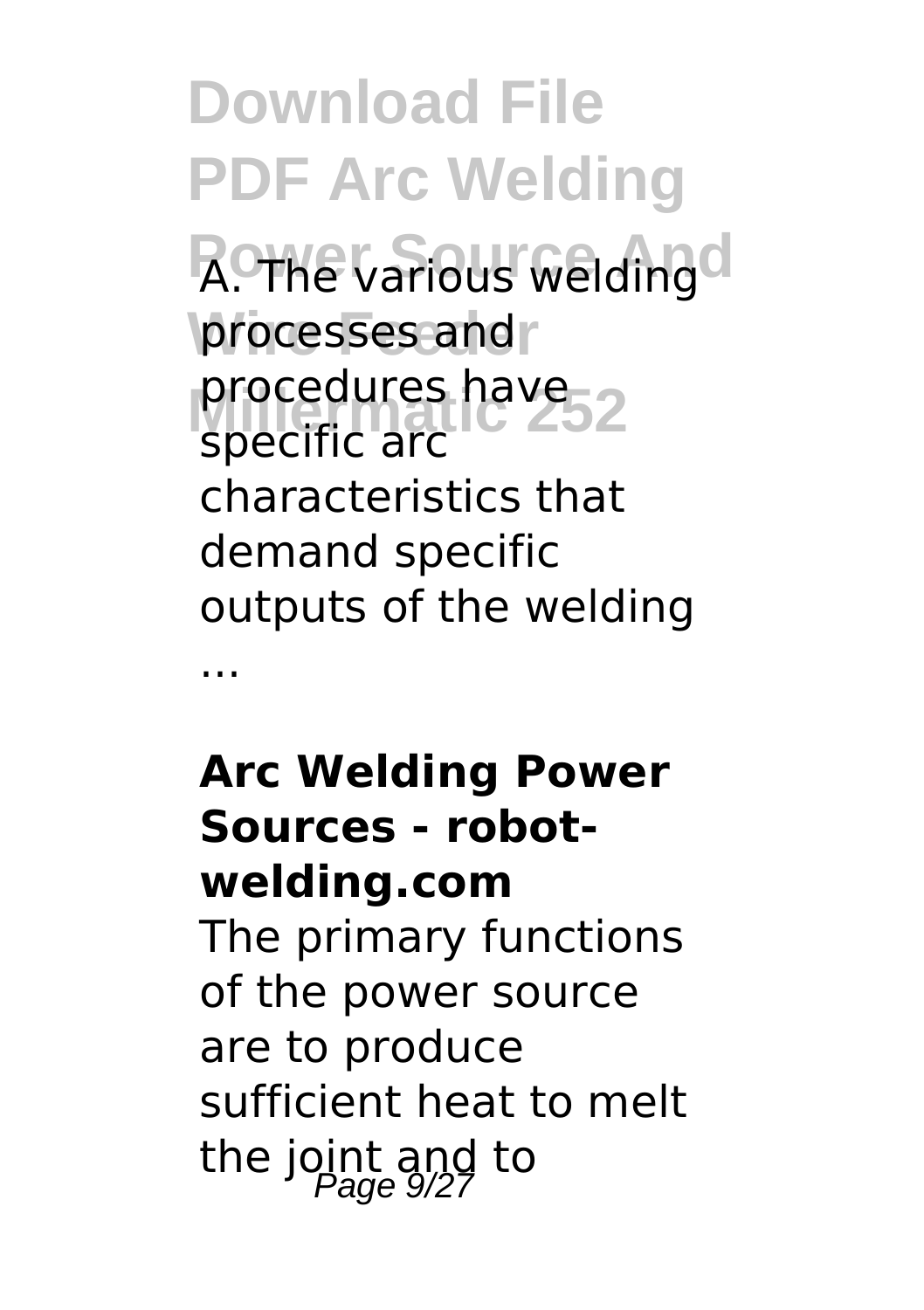**Download File PDF Arc Welding Penerate a stable archol** and metal transfer. As **Millermatic 252** require high current the welding processes (50-300A) at relatively low voltage (10-50V),the high voltage mains supply (230 or 400V) must be reduced by a transformer.

**What are the basic power source designs for arc welding ...** The power source for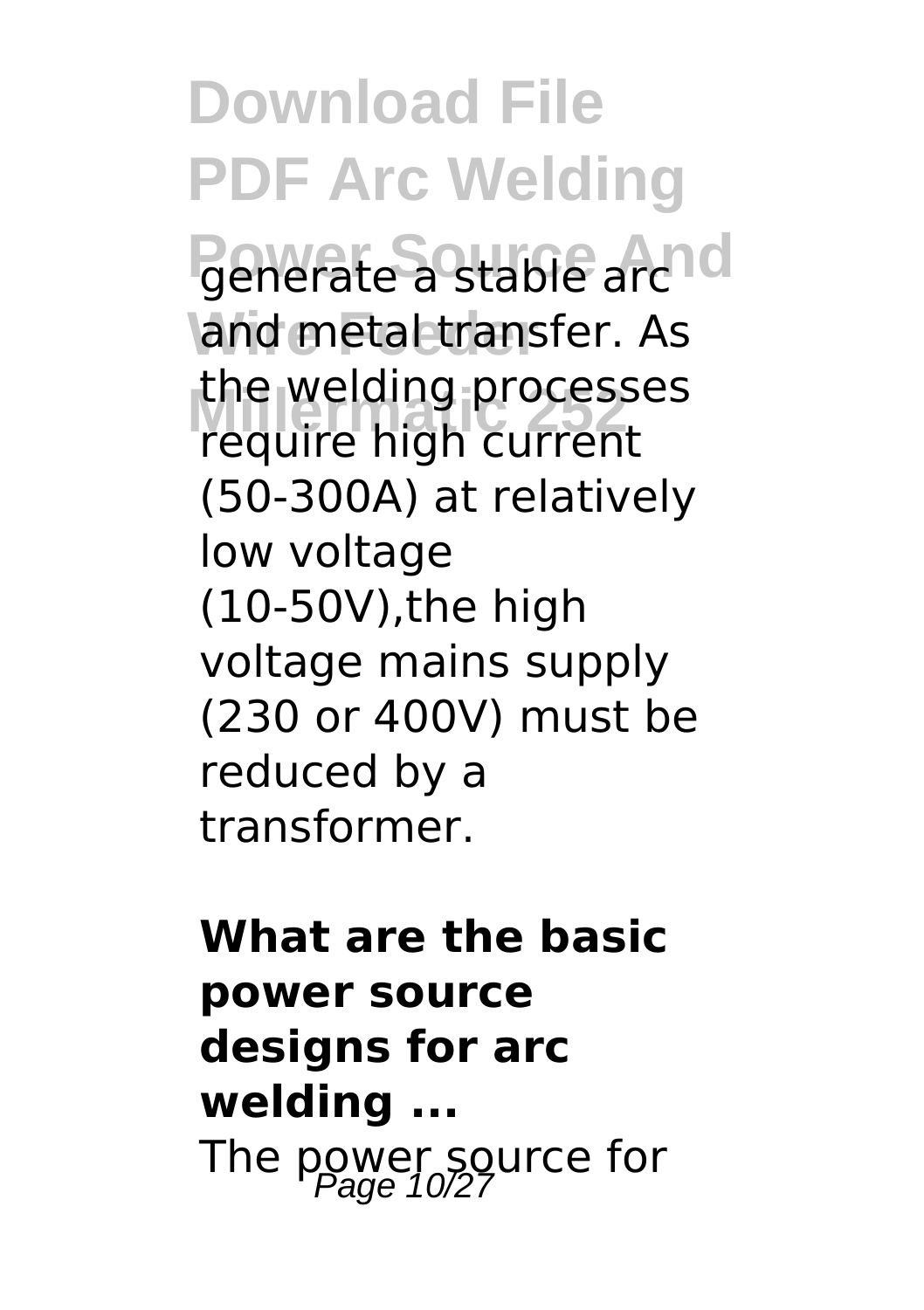**Download File PDF Arc Welding Parc welding is highly nd critical, in arc welding** almost all welding processes obtain sufficient heat through the electrical arc, which is obtained either through AC transformer or rectifiers. AC POWER **SOURCE** TRANSFORMER.

### **DESCRIPTION OF POWER SOURCE IN ARC WELDING - Weld World**<br>Page 11/27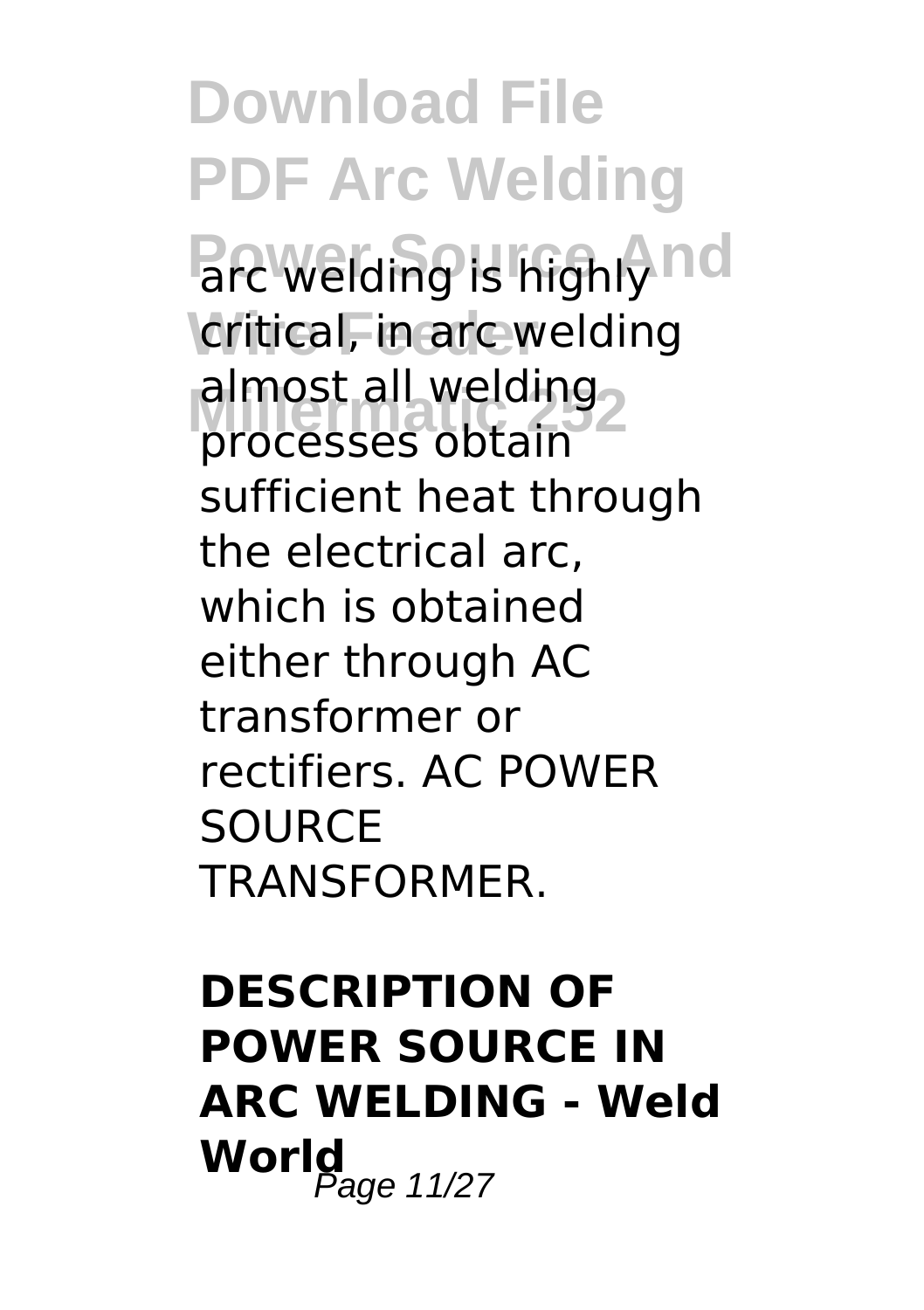**Download File PDF Arc Welding With constant voltage d** power supply the arc voltage is established<br>by setting the output by setting the output voltage on the source. The power source shall supply necessary current to melt the electrode at the rate required to maintain the pre-set voltage or relative arc length. The speed of electrode drive is used to control the average welding current.

Page 12/27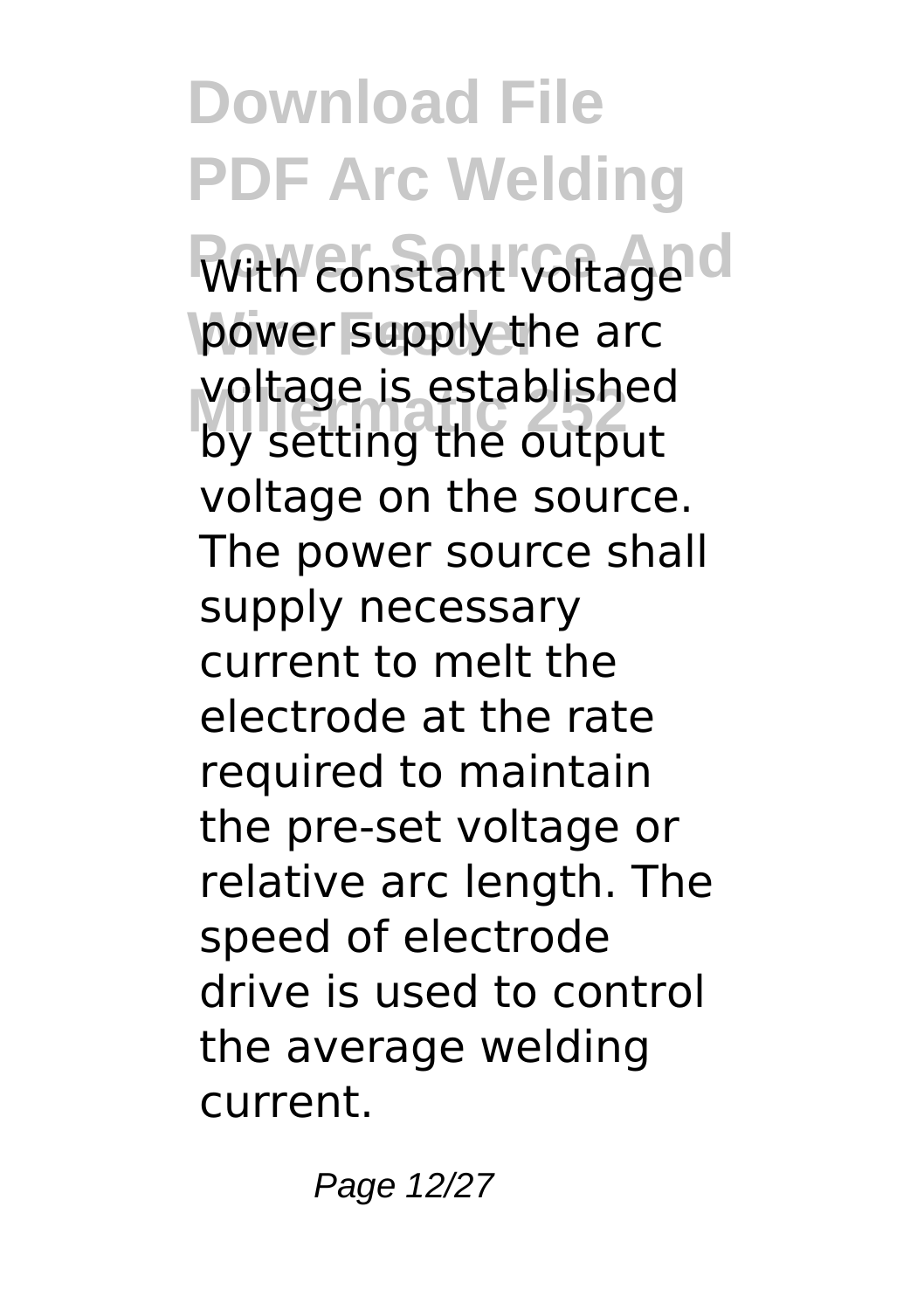**Download File PDF Arc Welding Power Source And Wire Feeder Arc welding power Miller 252**<br>Weldknowledge **sources |** In spite of the name, welding power supplies are not typically the source of electrical power for arc welding. Instead, they are power inverters and transformers that work by converting the electrical power from a building's power or a generator into a current type that is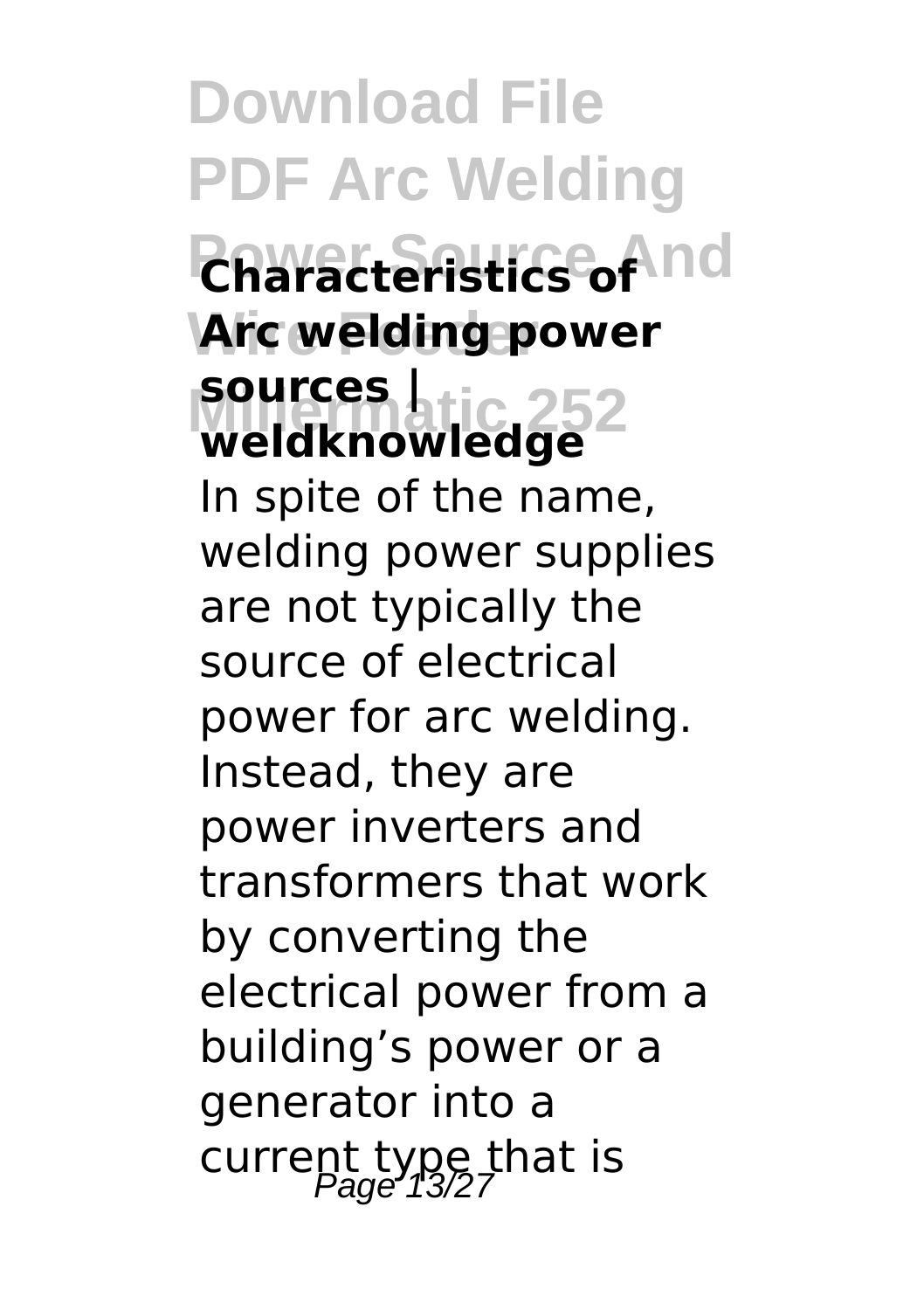**Download File PDF Arc Welding Suitable for the welding** application being performed.tic 252

#### **Welding Power Supply Types: How to Choose a ... - Arc Machines**

A constant voltage power source is generally used for wirefeed processes like MIG and flux core arc welding and we will talk about those in another article. We can make MIG welds with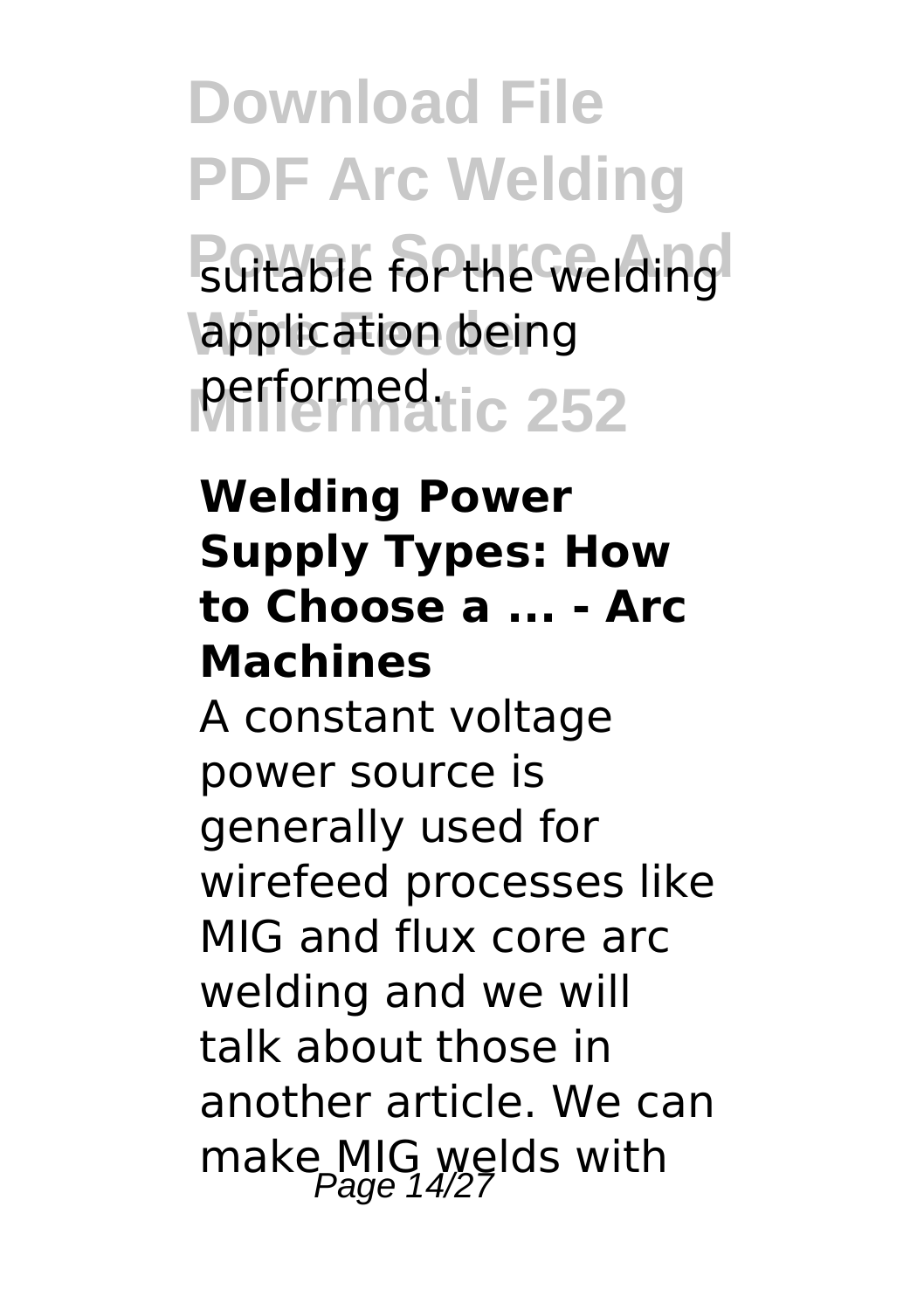**Download File PDF Arc Welding The constant current nd** power source provided we nave the proper<br>voltage sensing wire we have the proper feeder, like the LN-25 from Lincoln Electric.

#### **Power Sources for Shielded Metal Arc Welding (Stick)**

A welding power supply is a device that provides or modulates an electric current to perform arc welding. There are multiple arc welding processes in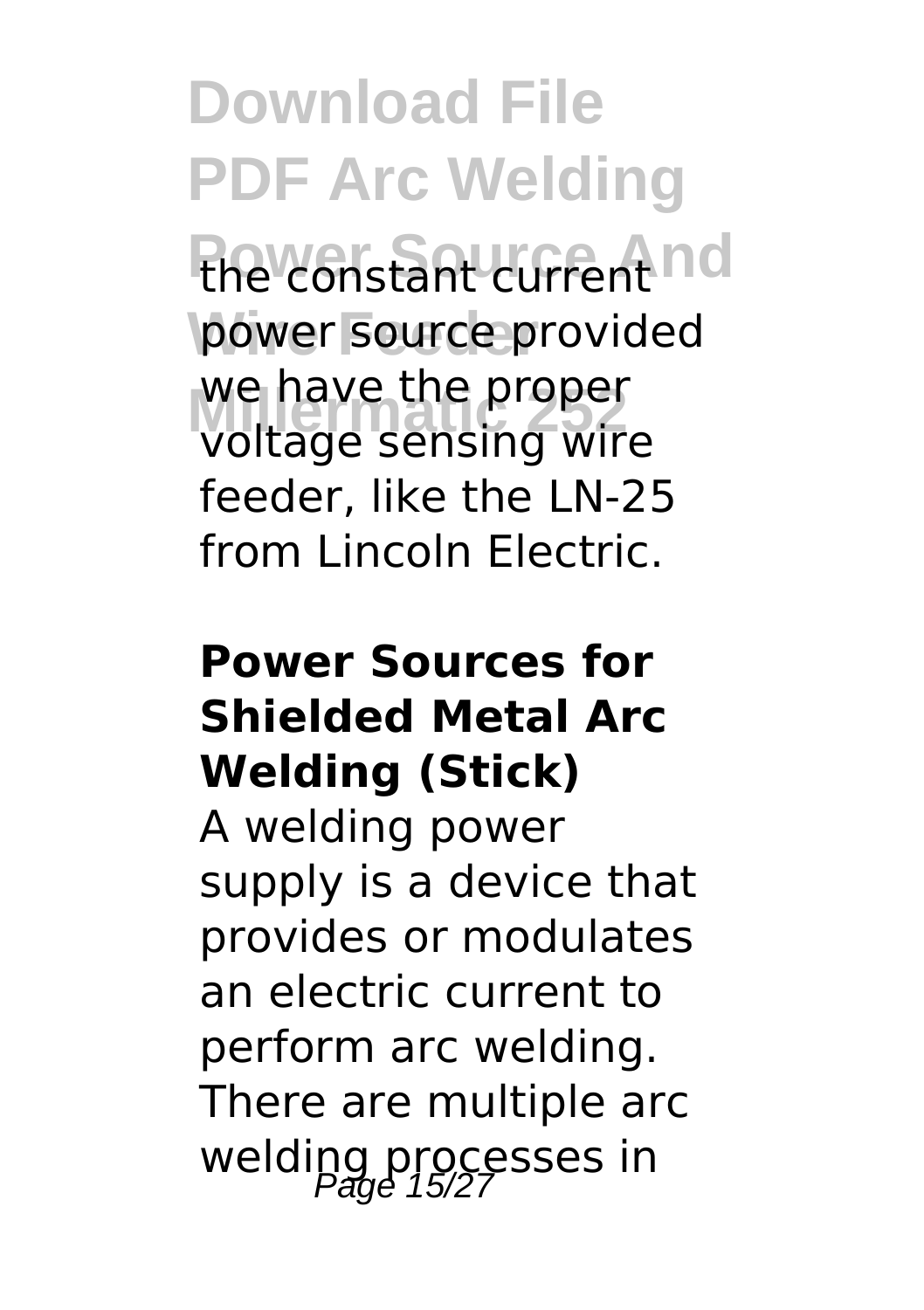**Download File PDF Arc Welding Pommon use ranging nd Wire Feeder** from relatively simple **Millermatic 252** Welding (SMAW) to Shielded Metal Arc more complicated welding processes using inert shielding gas like Gas metal arc welding (GMAW) or Gas tungsten arc welding (GTAW).

#### **Welding power supply - Wikipedia**

A power supply source for welding should, therefore, be able to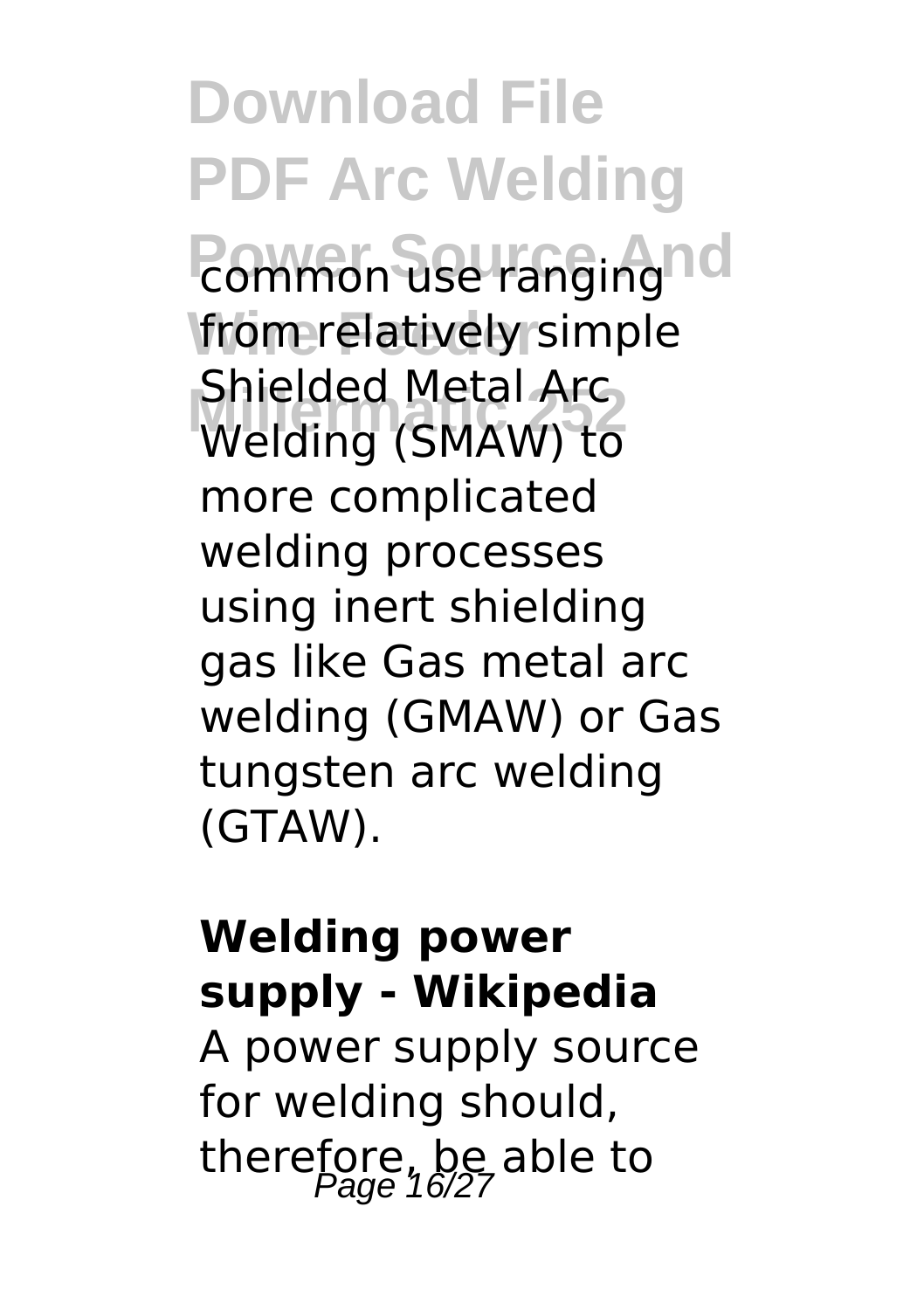**Download File PDF Arc Welding Fimit the surge of And** current, when the arc **B** initiated, to a small<br>percentage above the is initiated, to a small desired value. ADVERTISEMENTS: In metal arc welding the globules of molten electrode metal are carried across the arc, thus changing the resistance of the arc and consequently the arc voltage and current.

### Arc Welding: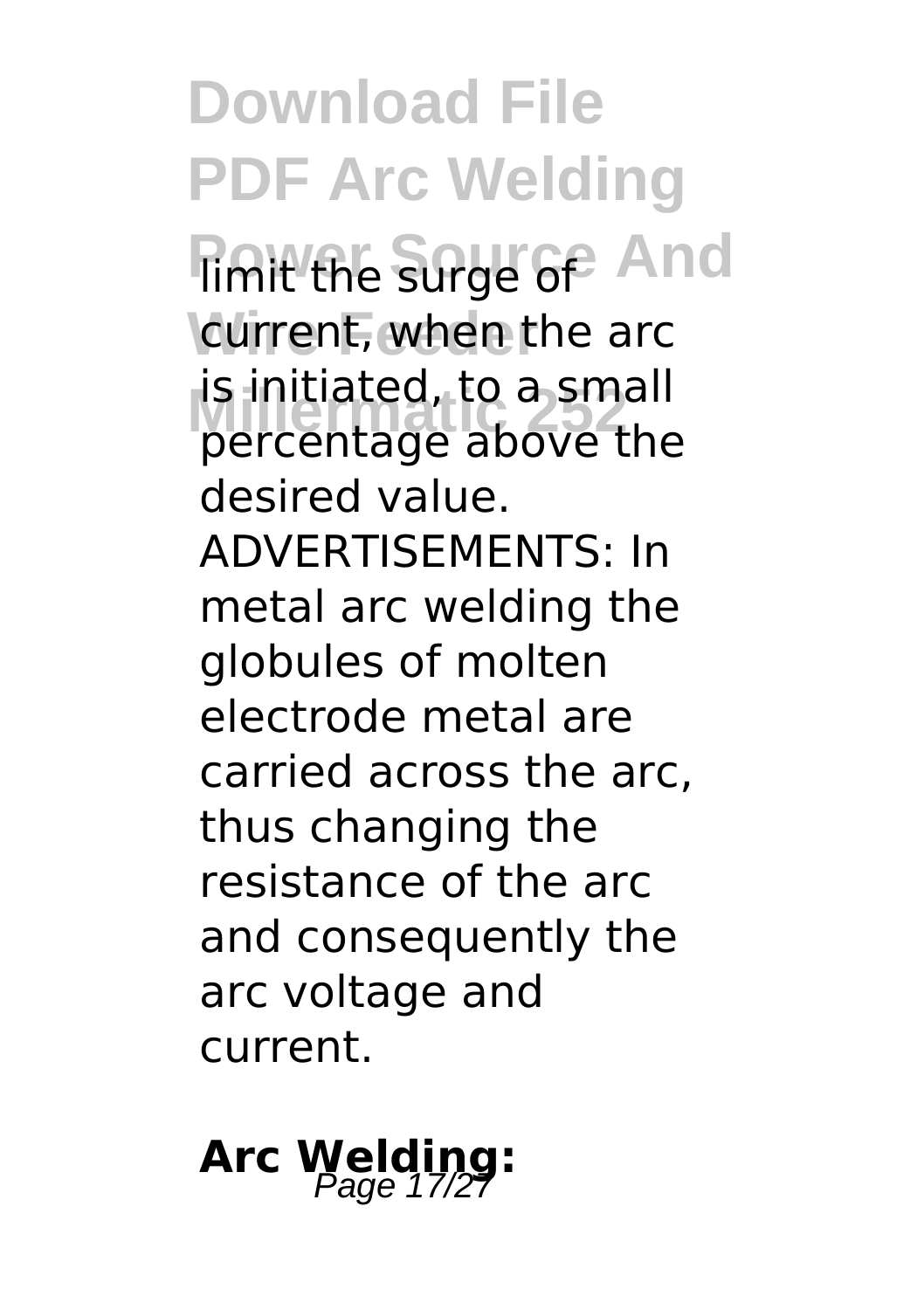**Download File PDF Arc Welding Petinition and Power Wire Feeder Supply | Electrical ... Shielded Metal Arcs**<br>Welding (SMAW) Shielded Metal Arc SMAW, or stick welding, is the most common form of arc welding. In the process, a stick or electrode is placed at the end of a holder. Using electricity from the power source, an arc is struck between the tip of the electrode and the metal welding surface.<br>Page 18/27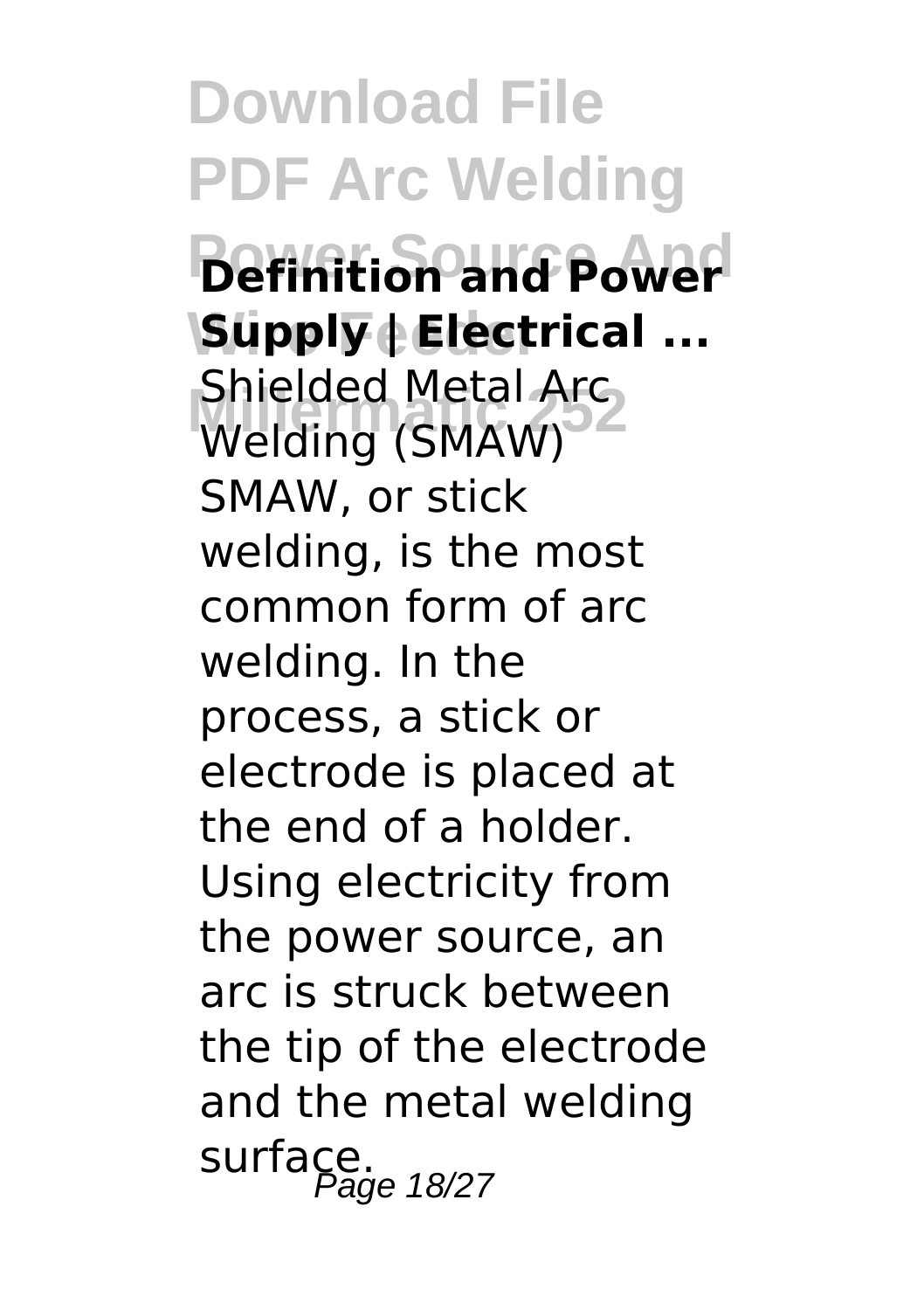**Download File PDF Arc Welding Power Source And**

#### **Choosing a Welding Power Source -- 252**<br>**Lincolnelectric lincolnelectric**

It explores the many types of welding power sources available to meet the electrical requirements of the various arc welding processes. Topics covered in this chapter include the following: 1. The volt-ampere (V-A) characteristics required for common welding processes, 2.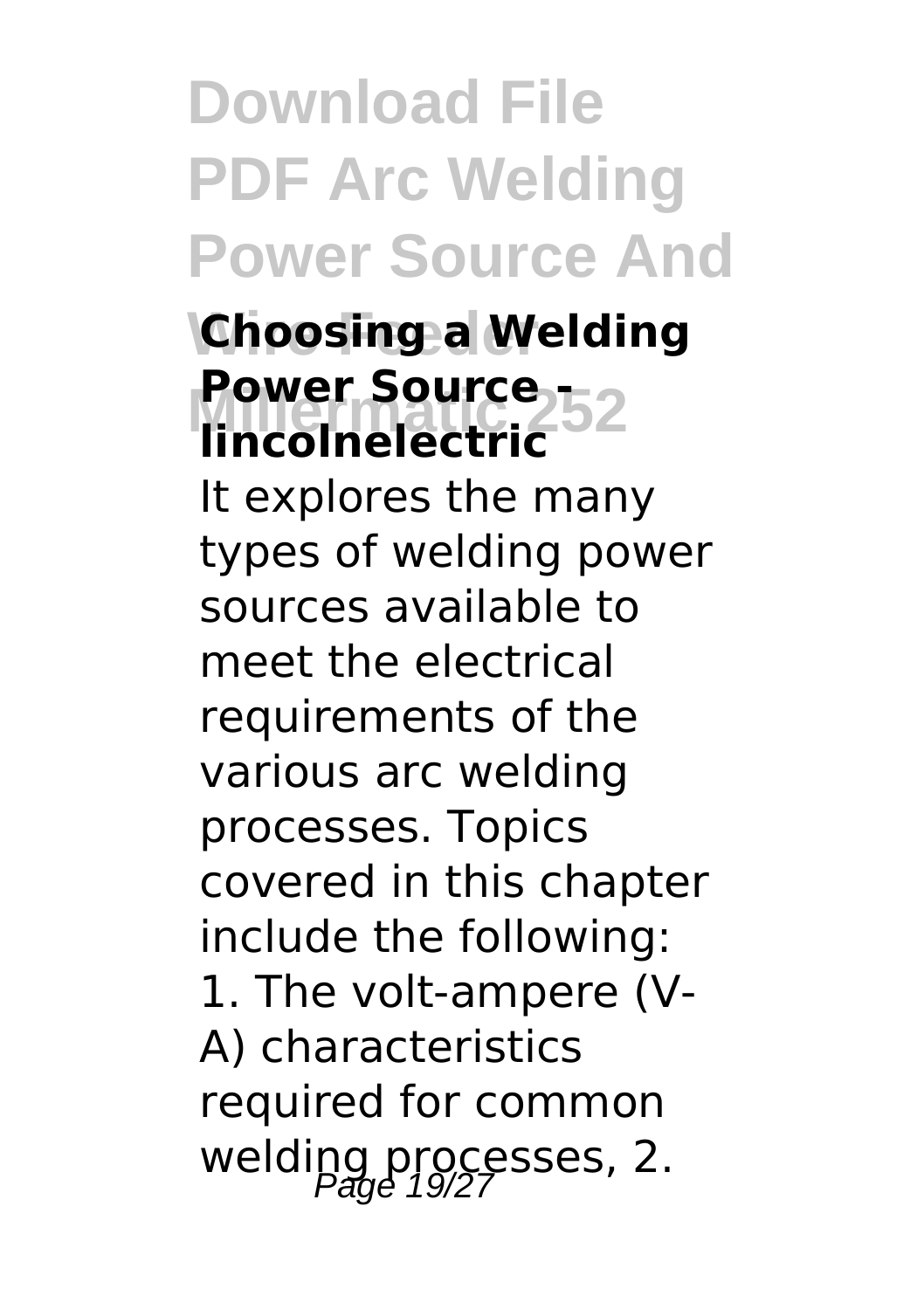**Download File PDF Arc Welding Basic electricalce And** technologies and **Lerminology used if**<br>power sources, 3. terminology used in

#### **AWS Bookstore. AWS WHC2.01 ARC WELDING POWER SOURCES**

BS EN IEC 60974-7:2019 Arc welding equipment. Torches 19/30393227 DC BS EN IEC 60974-1. Arc welding equipment. Part 1. Welding power sources BS EN IEC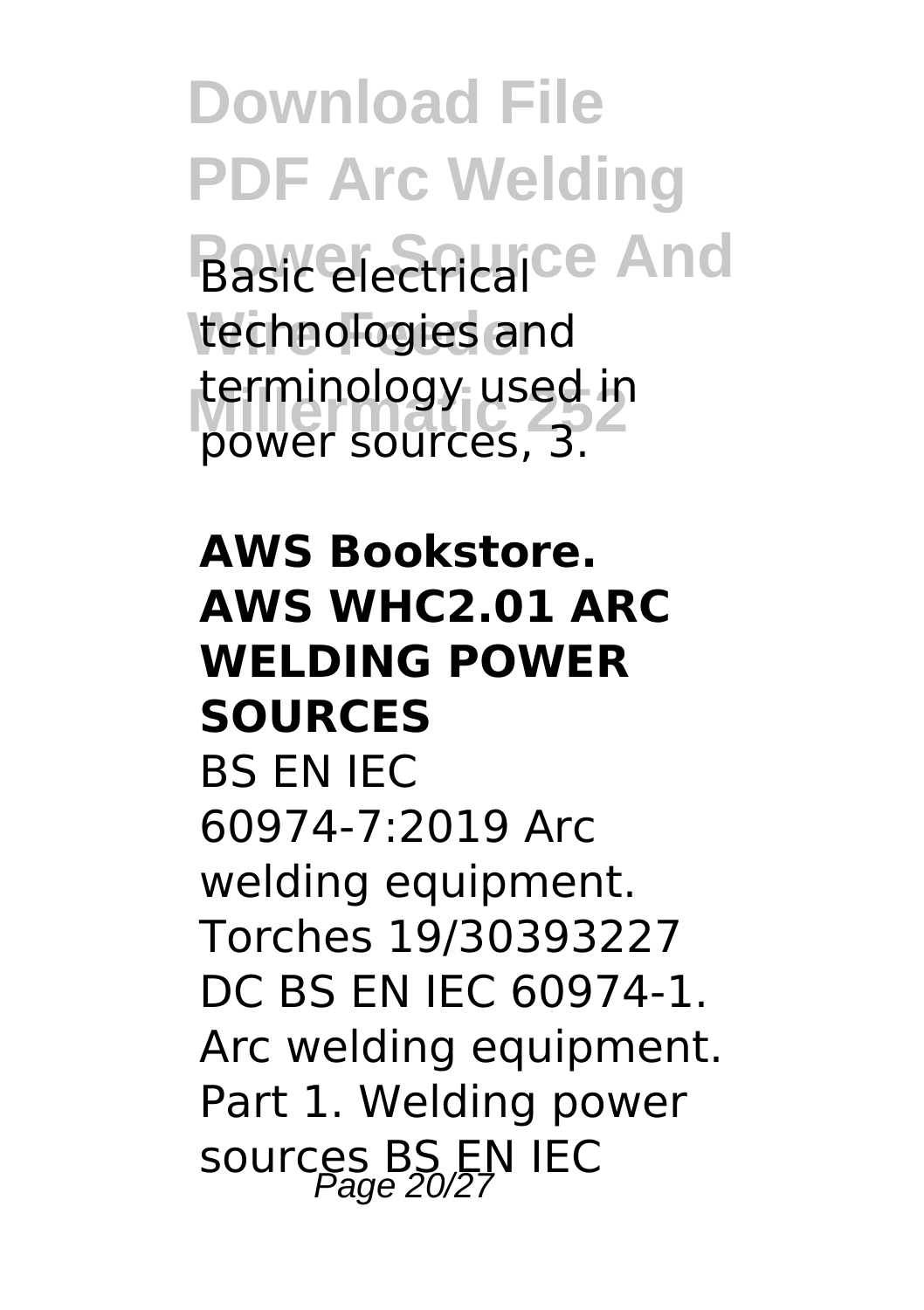**Download File PDF Arc Welding Power Source And** 60974-1:2018+A1:201 **9** Arc welding equipment. Welding power sources

#### **BS 638-7:1984 - Arc welding power sources, equipment and ...**

Arc Welding Power Source. Miller Electric manufactures a full line of welders and welding related equipment. For information on other quality Miller products, contact your local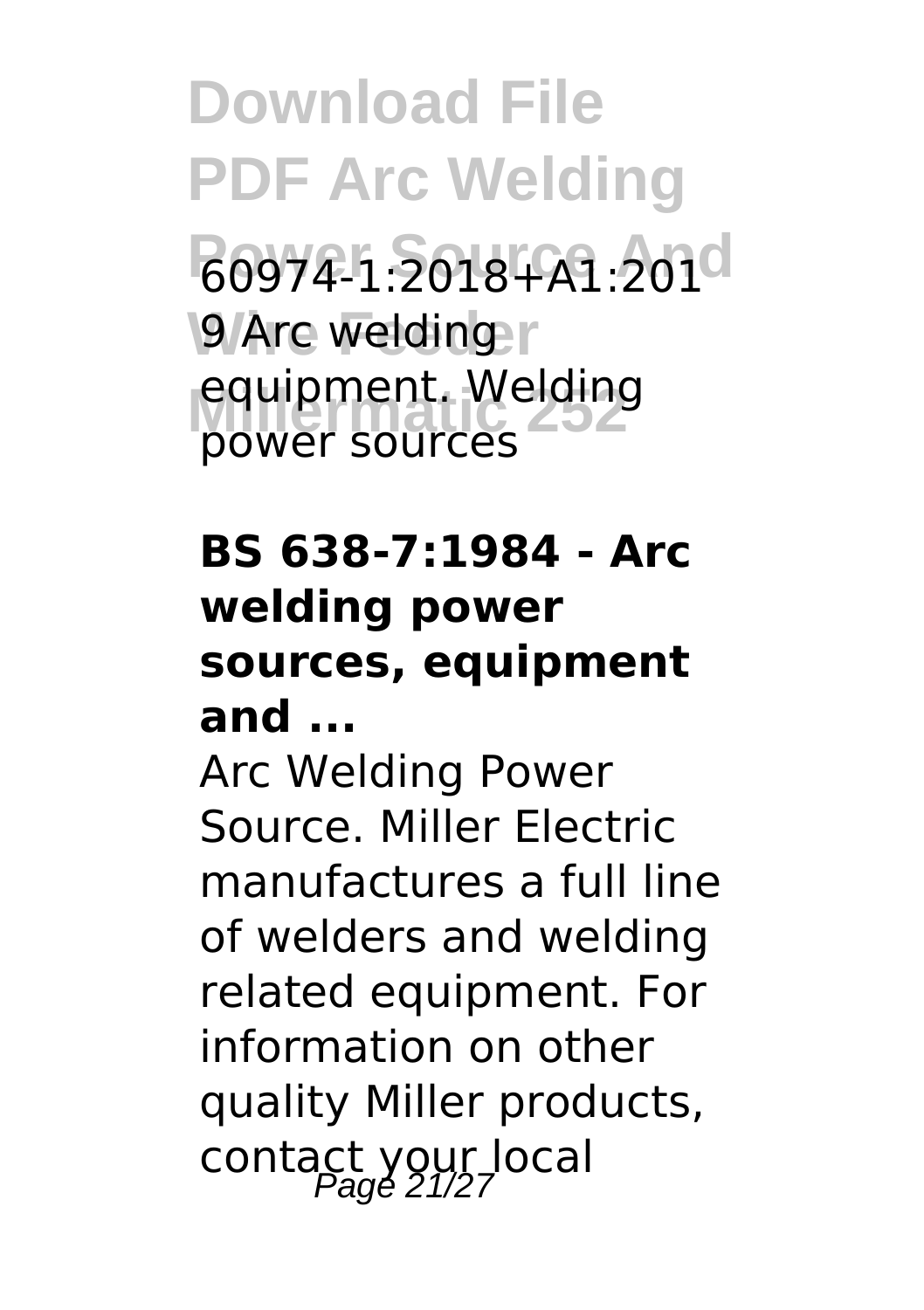**Download File PDF Arc Welding Miller** distributor to And receive the latest full line catalog or<br>individual catalog 2 individual catalog sheets. To locate your nearest

#### **Arc Welding Power Source - Miller - Welding Equipment** Power source. The primary function of a welding power source is to provide sufficient power to melt the joint. However with MMA the power source must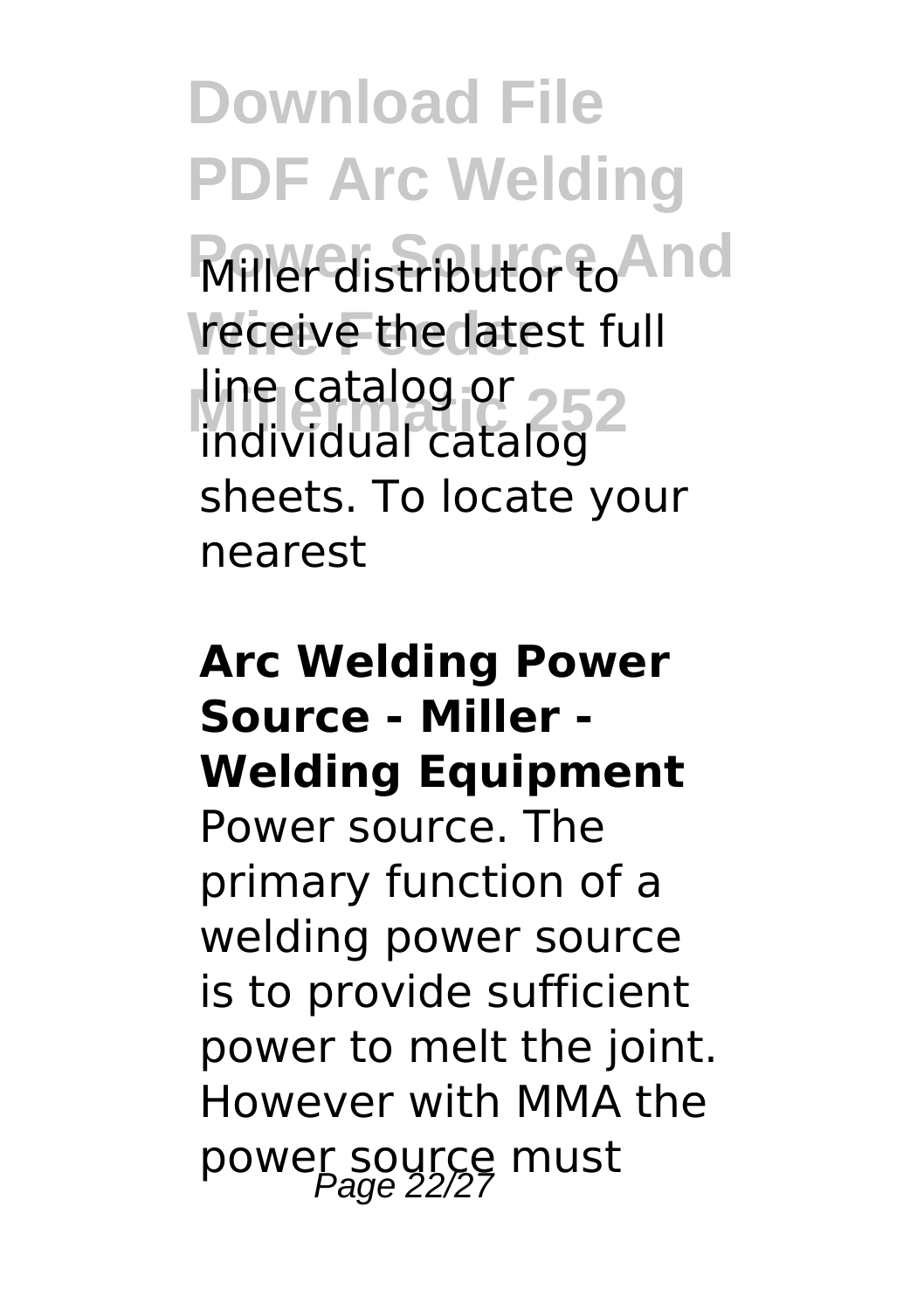**Download File PDF Arc Welding Palso provide current for Wire Feeder** melting the end of the **Millermatic 252** weld metal, and it must electrode to produce have a sufficiently high voltage to maintain the arc. A constant current (drooping) characteristic is used.

**Equipment for Manual Metal Arc (MMA or SMA) Welding - TWI** Introduction: The main objective of the present work consists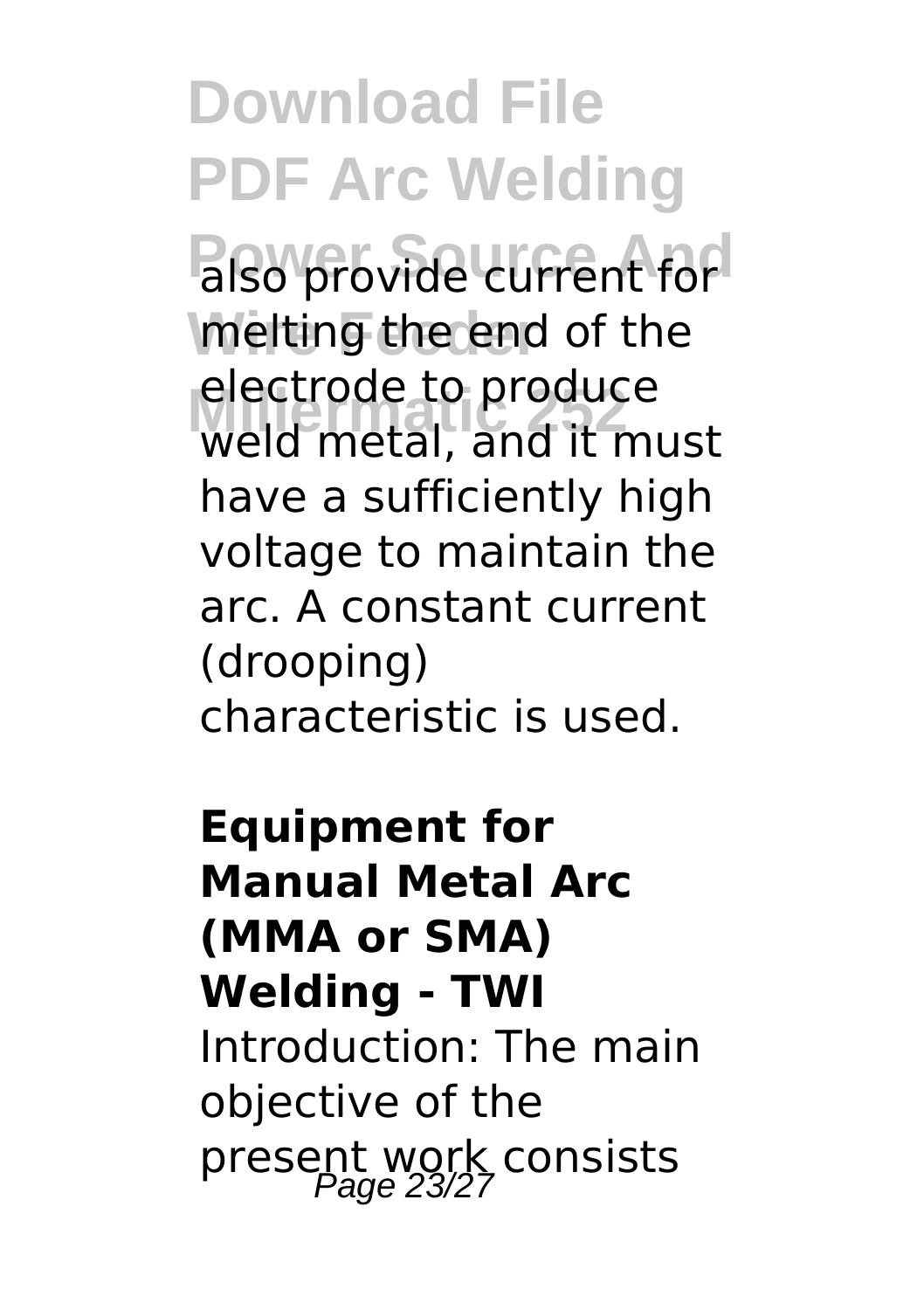**Download File PDF Arc Welding Firmodeling an arc And** welding heat source to allow predict peak<br>temperature and temperature and cooling rate at specific points. The filler metal was deposited on a plate of 32mm thick with no chamfer, in bead on plate configuration, using five different preheat temperatures: -30°C, 30°C, 100°C, 150°C and 200°C.

**Modeling of Arc**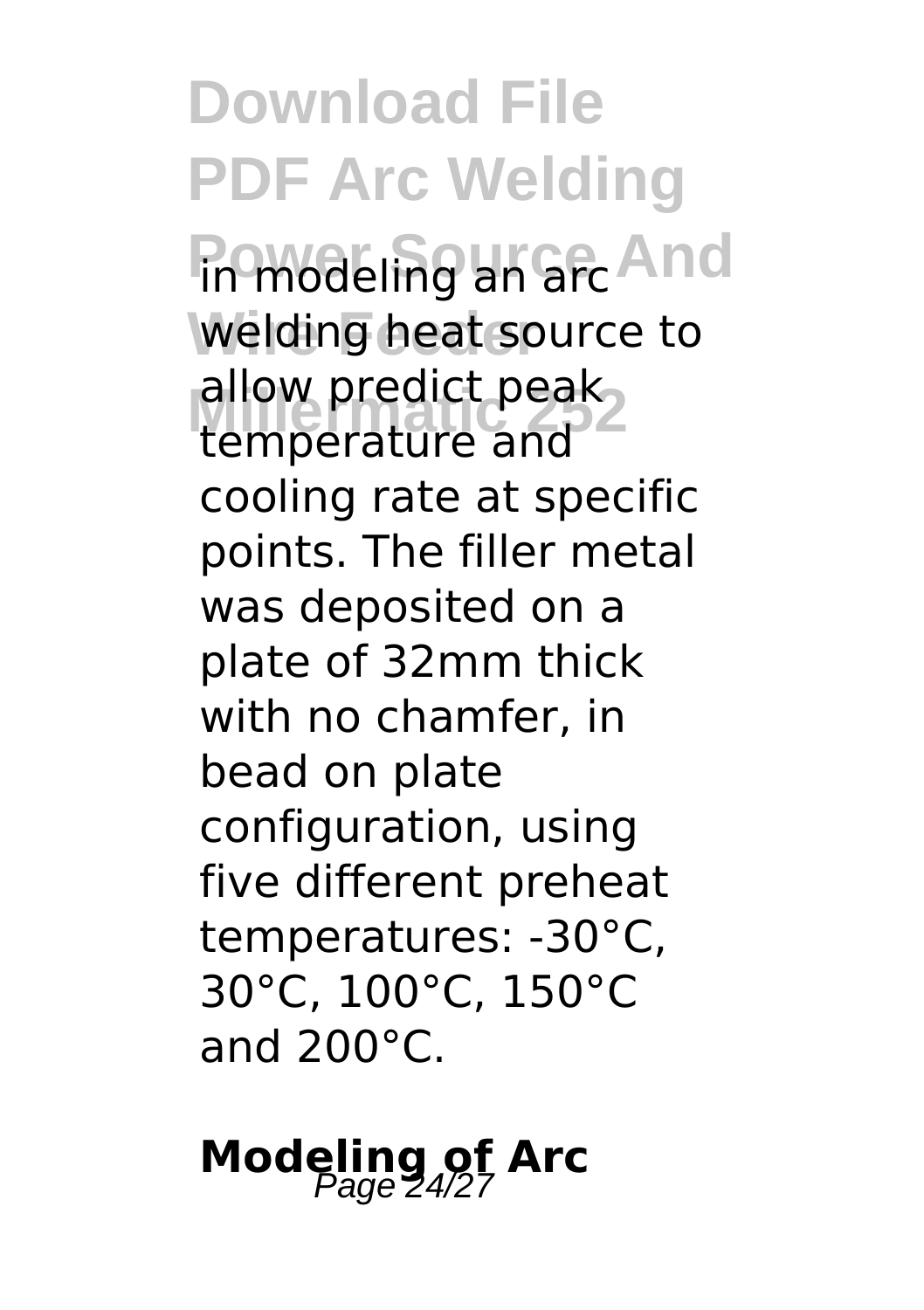**Download File PDF Arc Welding Welding Power** And **Source**eeder **Millermatic 252** arc welding aplications In a power source for having rectifier means for providing a d.c. output from a.c. mains, smoothing capacitor means for shaping a d.c. output from said rectifier means and an inverter arrangement connected in parallel with said capacitor means for converting said shaped d.c. output into an a.c. voltage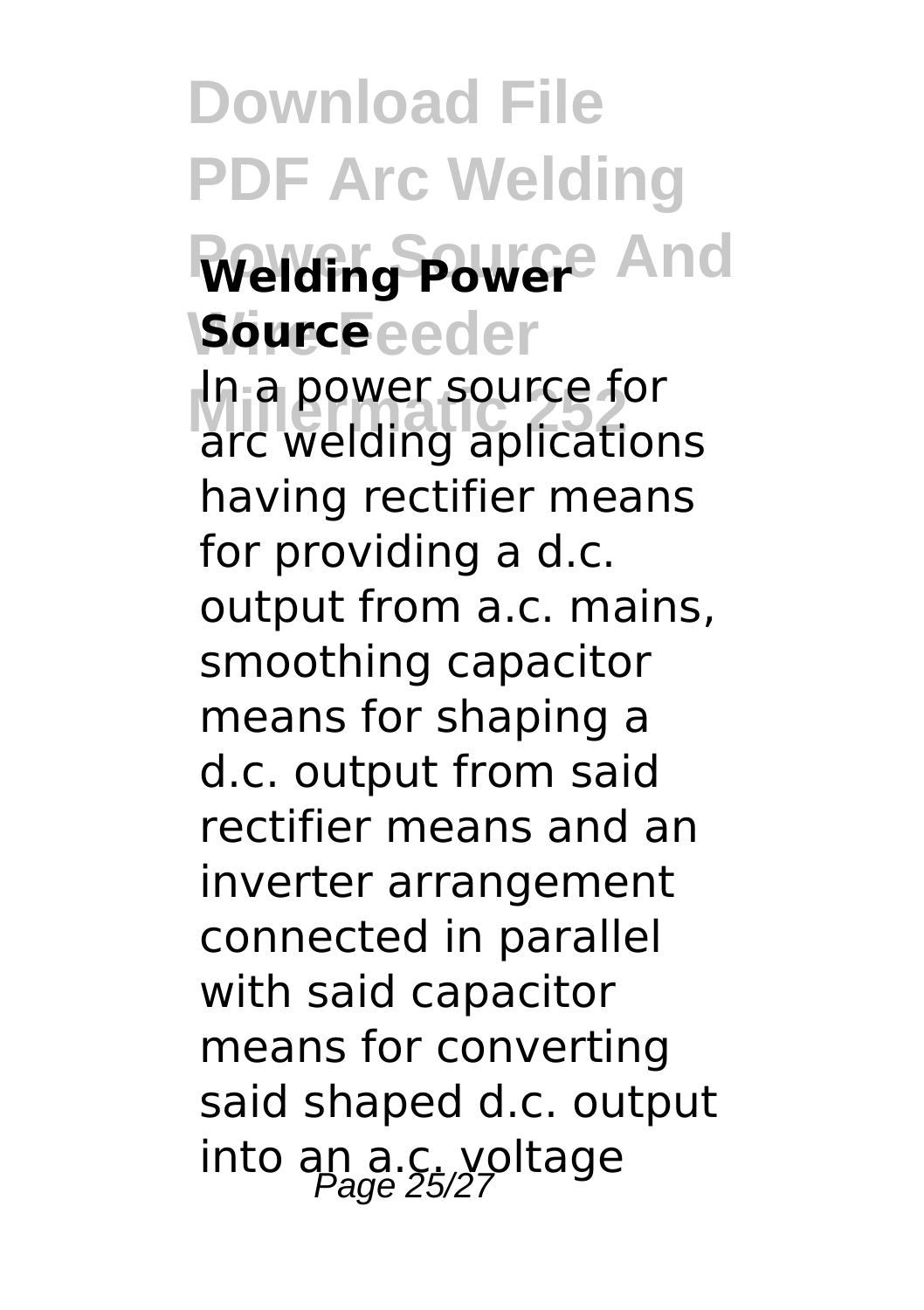**Download File PDF Arc Welding Flaving a frequency And Wire Feeder** substantially higher than that provided by said a ...

**Source of power for arc welding - ESAB Aktiebolag** PROJECT 1600 PROJECT 2100 PROJECT 1650 PFC. INVERTER POWER SOURCE FOR ELECTRODE WELDING. PROJECT's are powerful DC latest generation 100 KHz inverter power sources, built in an